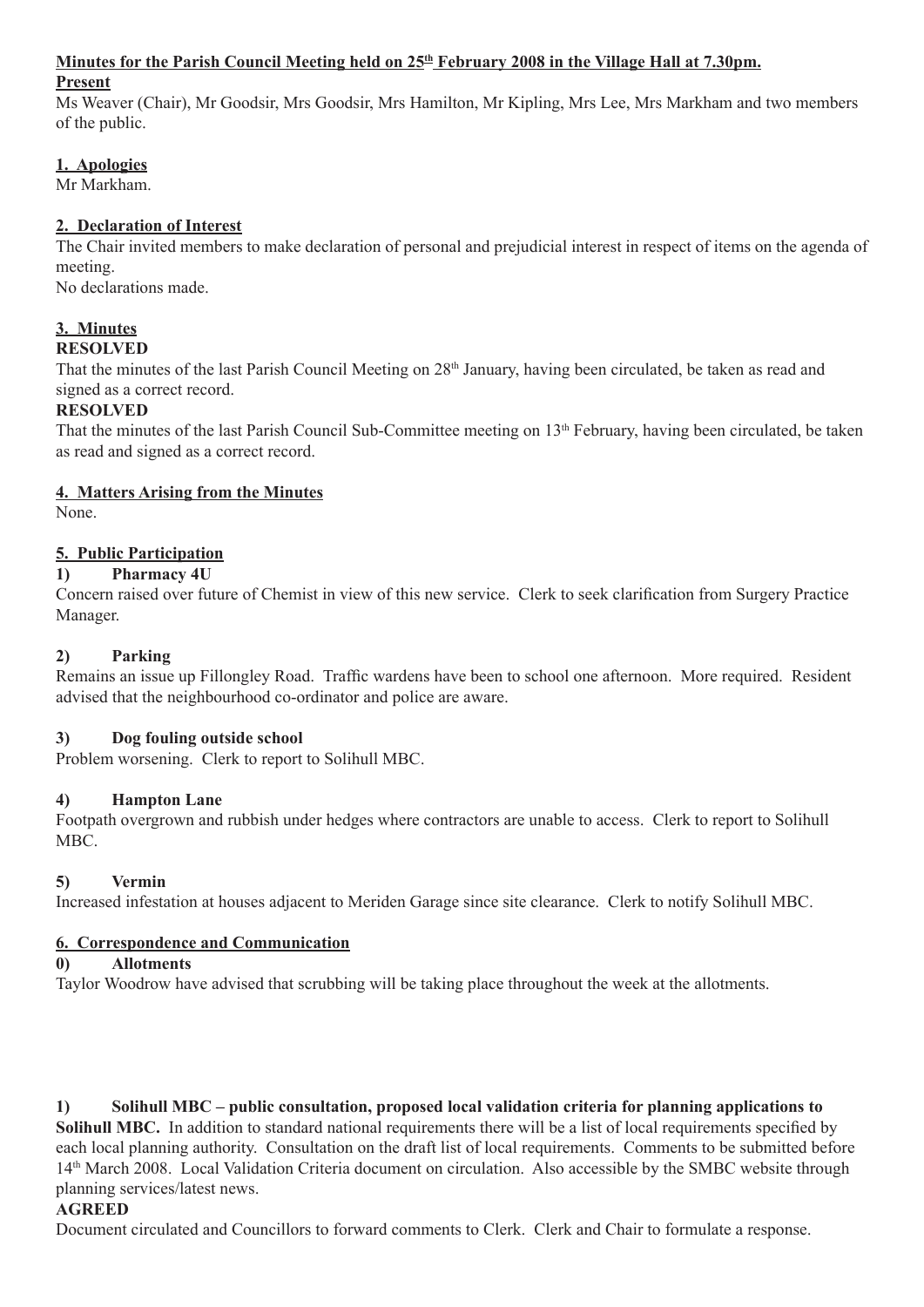## **2) Berkswell Association for the Prosecution of Felons**

Invitation for Meriden Parish to take part in the annual "Best –Kept Village" Competition 2008 on Monday 19th May. Name of representative please.

## **RESOLVED**

To take part and Clerk and Mrs Goodsir to act as representative.

## **3) West Midlands Travel**

Confirmation that Mark Kipling, the Area Manager of Acocks Green Garage from where the 192 service to Solihull is operated will attend our open meeting on 31st March. Still awaiting confirmation of attendance for representative for 900 service.

## **4) Blue Chip Motorcycle Group**

They are planning a motorcycle ride to come through Meriden on St Georges Day 20<sup>th</sup> April 2008. There will be 25-30 motorcycle riders (all police officers). They will be arriving at approximately 9.45am for photographs on The Green and also at the site of the old Triumph Factory leaving at approximately 10.20am. Clerk has advised that parking in the Village Centre is very limited and would not cater for 25 plus bikes, even on a Sunday. Suggested they contact The Bulls Head where other groups meet on the car park.

## **5) Email from Mr Michael Blamire-Brown**

**Standards Committee** – Solihull MBC are seeking an additional parish representative. Solihull Area Committee advised. Chair has been nominated in view of her being on the Solihull Area Committee.

Additional independent members (who cannot be councillors or officers) also required. If you know anyone who may be interested please draw to their attention. More details on SMBC website.

**Local Council Charter -** The Council's Governance Committee has recommended the full council to approve it at the next full Council Meeting on 8<sup>th</sup> April.

Local Assessment – As from 1<sup>st</sup> April (subject to regulations being introduced) complaints that members have breached the Code of Conduct will need to be directed to the Borough Council for local assessment by the Standards Committee and not the Standards Board for England. Further information to be received shortly. Clerk to circulate once received.

## **6) Solihull MBC - Britain in Bloom – Regional and National competitions**

Invite Meriden, The Green to be nominated in both the Regional and National competitions this year. It is the first year the Solihull have been nominated for the National competition. This will involve The Green being included in unannounced judging list for April/May which means the RHS judges may choose to visit the site as part of the national judging. The second part will be the national judging in August where judges are taken around the borough visiting different spots. Regional judging will be in July.

## **RESOLVED**

That we take part planting to be arranged for April and seek assistance with funding.

## **7. Receive Reports**

## **1) Solihull Partnership Forum Meeting 8th February 2008**

Further discussion and analysis of the draft Sustainable Community Strategy. Attended by Chair and Clerk. Draft Sustainable Community Strategy already on circulation for comments.

## **2) Meeting with Solihull MBC Planning Department**

Clerk has copied to all Councillors a useful document Solihull MBC's Supplementary Planning Guidance sheet on House Extension Guidelines.

**3) WALC "The Next Step – Making the most of your role as Parish and Town Councillors"** Saturday 2nd February. Attended by Mrs Lee. Raised requirement for risk assessment on Council's employee, the Clerk. The Chair advised has been carried out.

## **8. Village Matters**

**1) Entertainments Licence for Village Hall**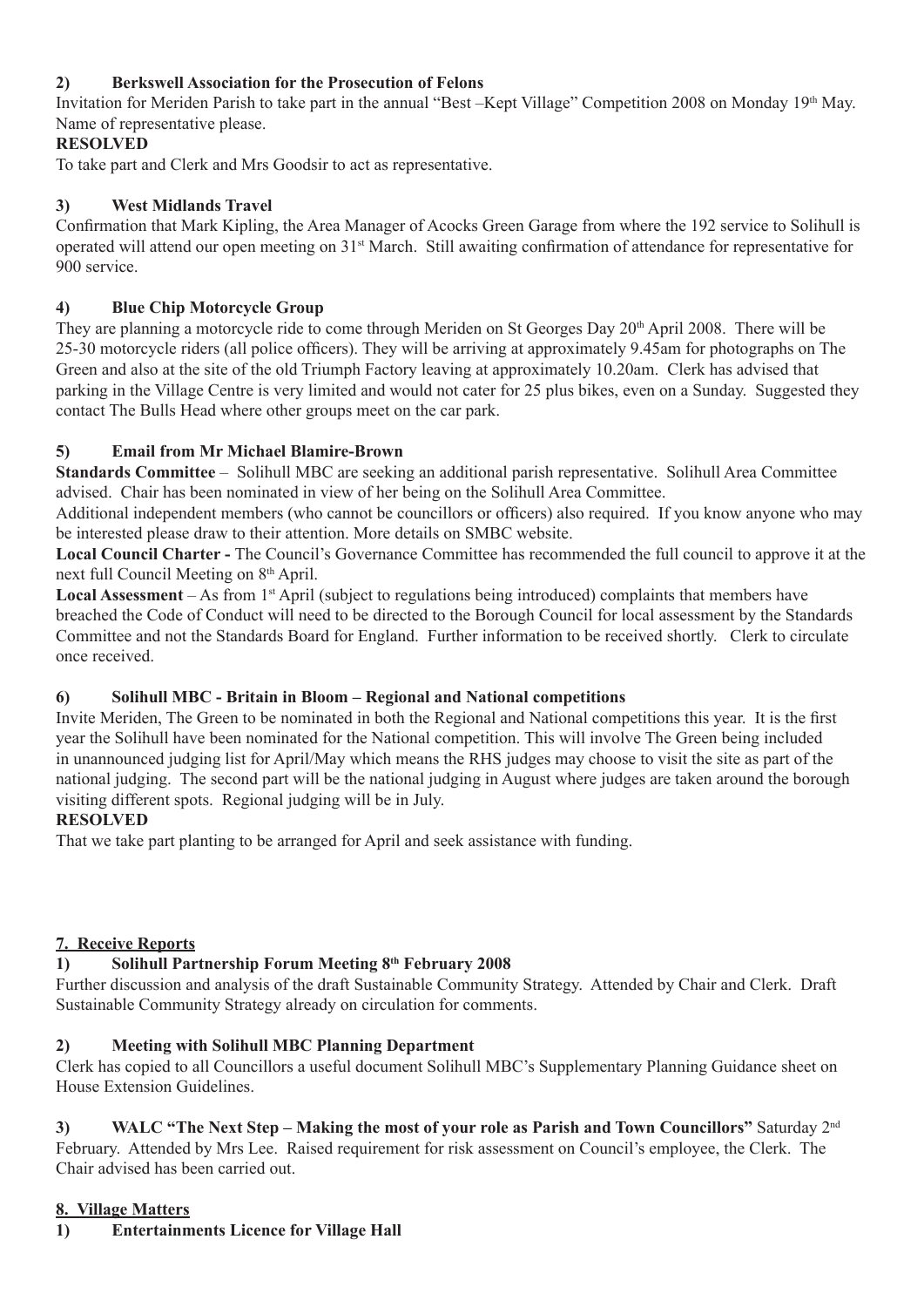A Premises Licence application has been made by Meriden Village Hall. Licensable Activities are for the provision of regulated entertainment ie. live music, recorded music, performance of dance and anything of a similar description to these. Including facilities for making music and dancing. Premises to open Monday – Saturday 09.00 – 00.00 with these facilities the same hours.

Deadline for comments/representations  $-25<sup>th</sup>$  February 2008.

#### **RATIFIED**

Sound proofing in the hall would not be sufficient for loud music. Concerns over noise levels for local residents.

## **2) Transport User Forum Meetings (Centro/WMT)**

Anyone can attend these meetings to discuss, bus or rail links. Next meeting 25<sup>th</sup> March 2008 at 5.30pm in room 4 at the Civic Suite, Solihull.

### **3) Tennis Courts**

Under financial regulation 3.4 the Clerk has had the tennis courts swept of glass and had the fence repaired by local contractor at a cost of £30. The tennis courts are now padlocked and a notice asking anyone wishing to use the courts to contact the Clerk. Clerk has had two requests for them to be opened in three weeks. Council to decide whether to open them and upkeep maintenance or keep them closed.

#### **RESOLVED**

To keep the tennis courts locked. Clerk to ask the Spar Shop if they will hold a key.

#### **4) Village Appraisal – Progress Report**

A leaflet has been sent to SMBC for distribution with the Council Tax Bills. The open meeting on 13<sup>th</sup> February was attended by 40 plus public. Some very interesting ideas and observations were raised and volunteers put their names forward to assist further. The next meeting is to be held on Thursday 28th February 2008 at the Heart of England Social Club, Berkswell Road at 7.30pm. Chair talking to the Rotary Club on Tuesday 4th March.

#### **5) Sports Pavilion Electrical Charges**

Further to discussions at the finance meeting on 16<sup>th</sup> January when it was agreed to reduce electrical costs at the Sports Pavilion. Clerk has reduced the charges by 50% by changing onto a fixed price electricity plan at £12 per annum plus any units used. This is calculated with a standing charge of 26.25p per day and a fixed rate unit of 8.23p per kWh. Alternatively, the electricity supply can be de-energised at no cost. No standing charges will be incurred or any other charges whilst system is de-energised. However, it can take up to 3 weeks for the supply to be reactivated should the facilities need to be used. Council to agree whether to remain on the electricity plan at £12 per year plus any units used or de-energise system where no costs are incurred at all.

## **RESOLVED**

To stay on the fixed price electricity plan.

#### **ADDITIONAL (added to minutes due to timescale)**

#### **6) Lord Aylesford**

 A funeral restricted to family members is to be held on 5th March. A memorial service for public will be held in May**. RESOLVED**

That the flag be lowered on the date of Lord Aylesford funeral being  $5<sup>th</sup>$  March 2008.

#### **7) Maxstoke Lane Development**

Notification received from Solihull of preferred developer being selected as Bryant Homes West Midlands (Part of Taylor Wimpey Group). Clerk read our letter from Solihull MBC dated 25<sup>th</sup> February 2008. Council to provide dates for access to the site for investigations.

#### **RESOLVED**

Suitable dates are school days from 8.00am to 10.00am and 5.00pm to 7.00pm.

#### **RESOLVED**

To formally request costs spent to date.

#### **RESOLVED**

To request valuation from Land Agent.

## **8) Litter**

Bins on playing field overflowing. Litter under the tree on The Green needs clearing. Both issues will be resolved as of 1st April as they have been added to the service contracts for 2008/2009.

#### **AGREED**

Mrs Goodsir to empty bins at the playing fields until new contracts start on 1<sup>st</sup> April.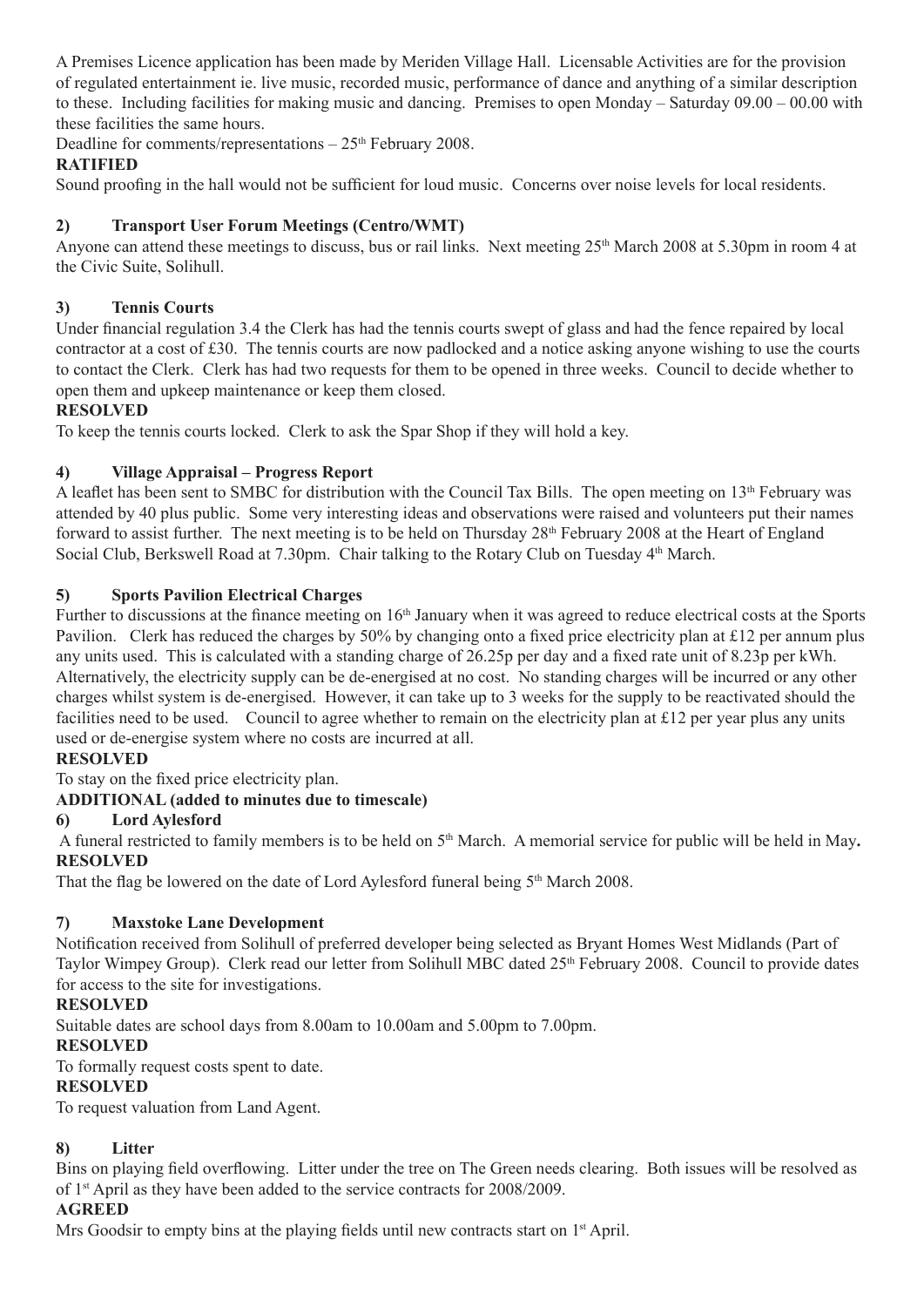## **AGREED**

To ask Mr Ball who maintains The Green currently to clear the litter under the fir tree on The Green as a one off.

### **9. Planning Matters**

#### **1) P/A2008/110 – 7 Glovers Close, Meriden**

Construct bedroom at first floor level. Extension of garage and internal alternations. (Resbumission of 2007/962 - left to neighbour notification. Permission was granted subject to conditions).

#### **RATIFIED**

Object – over intensification and obstruction to the light of the adjacent properties due to them being on a hill.

### **2) P/A2007/87 – Heathfield, Cornets End Lane, Meriden**

First floor extension with dormers to front and rear to create 3 bedrooms and 2 ensuites. (Resbumission of 2007/2573 – over intensification of green belt land. Application refused.)

#### **RATIFIED**

Concerns over future change of use applications.

#### **3) P/A2008/121 – Berryfields Farm, Berkswell Road, Meriden**

Change of use. Conversion of 2 farm buildings into farmshop and car parking. **RATIFIED**

#### Concerns as there is no footpath leading from Meriden up Berkswell Road which would be dangerous, especially if there is an increase of traffic.

## **4) P/A2007/2808 – Land Adjacent to The Cottage Fillongley Road, Meriden**

Solihull MBC planning permission refused – area where Green Belt policies apply.

## **5) P/A2008/322 – Swallowfield, Hampton Lane, Meriden**

Two storey rear living room, dining and kitchen extension with two bedrooms and ensuites over. **RESOLVED**

Object – over intensification. Business application not residential as it is a bed and breakfast. Neighbour notification. Increase to traffic. Residential provision should have been included in previous applications.

#### **ADDITIONAL**

## **6) P/A2008/5 – 33 Strawberry Fields, Meriden**

Two storey side extension and single storey rear extension to include garage conversion to study. Solihull MBC full plans approval.

## **7) P/A2007/2787 – Traffic Island No 30 at Hampton Lane/Kenilworth Road**

Added onto minutes due to timescale - notification of planning sub-committee meeting at 6pm in the Civic Suite at Solihull MBC on 27<sup>th</sup> February 2008. Anyone want to attend?

#### **10. Accounts**

## **01) Audit Commission**

Notification that the Audit Commission wish to extend the appointment of Clement Keys as auditor to Meriden Parish Council for five year period commencing with the 2007/08 accounts.

#### **02) Village Appraisal Printing Costs**

Due to a short deadline given by Solihull MBC, printing costs of £90 (TBC) for a leaflet to be included for distribution with the Council Tax Bills were incurred prior to resolution at this Parish Council Meeting. This is in breach of the financial agreement between the Parish Council and the Village Appraisal Steering Group. Under the Parish Council's financial regulations 3.4 payments of extreme urgency up to a value of £200 can be made by the Clerk. However, printing costs are not deemed to be of extreme urgency and therefore do not qualify for payment under this financial regulation. In the circumstances, the Chair of the Parish Council has agreed to pay the printing costs unless, they are agreed by the Council. The invoice has not yet been received as Norwood Press do their